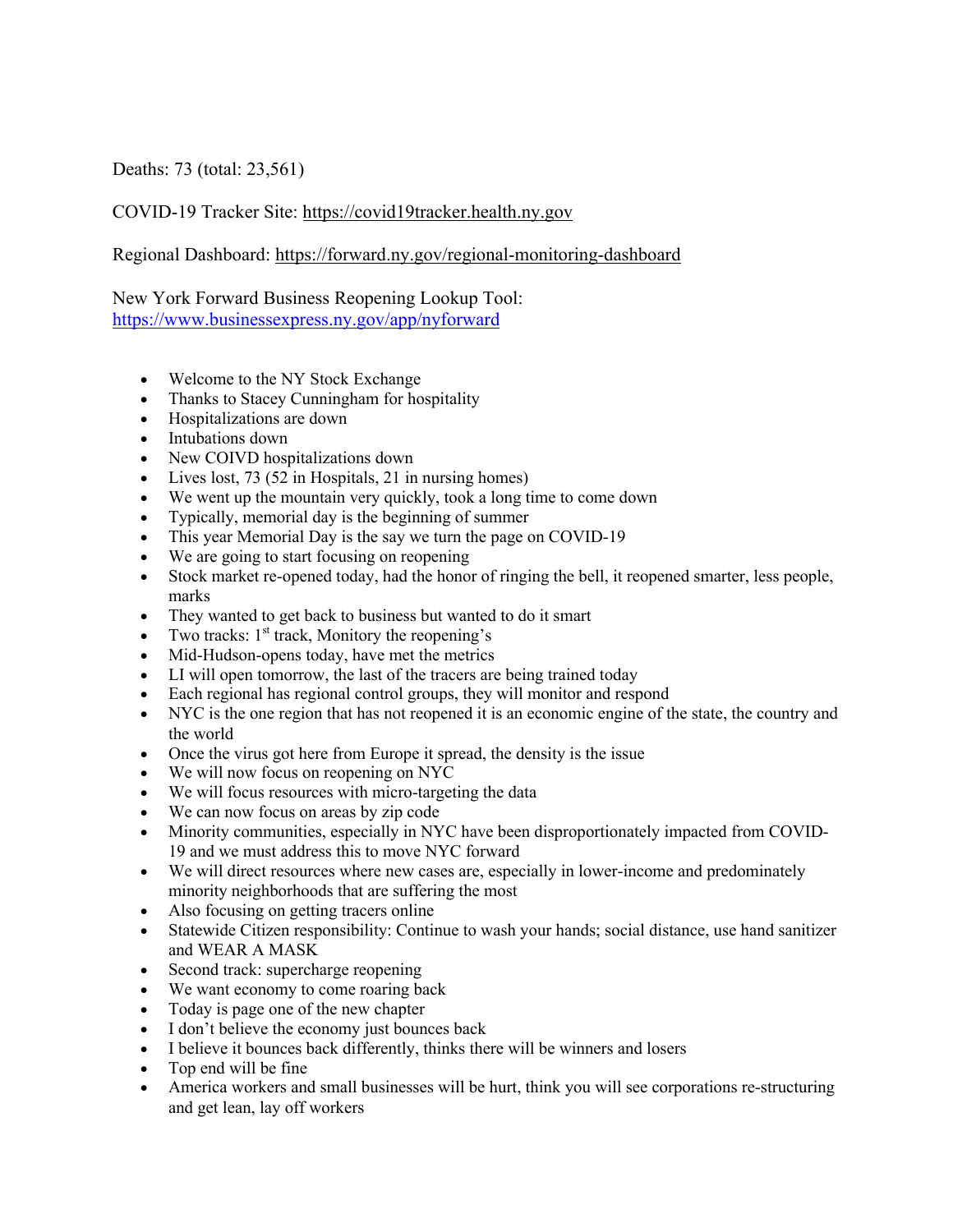- We have lost 1000's of small businesses, you will see pain in this new economy
- Government can stimulate the economy, it has in the past with public works; Hover Dam, Lincoln Tunnel, the Overseas Highway
- And we have major infrastructure work to do that is long overdue
- Now is the time to build, need to create jobs, repair economy and infrastructure
- Fast track the new Empire Station at Penn
- Accelerating LaGuardia airport project
- Jumpstart the future, increase low cost renewable power Downstate and production Upstate with the building of new cross-state transmission cables
- Expedite power cable from Canada to NYC
- More renewable power
- There are other big infrastructure projects we can do with federal approval
	- o AirTrain to LaGuardia
	- o Cross-Hudson tunnels
	- o Second Avenue Subway expansion
- I will travel to Washington DC tomorrow to meet with the President, this is one of the things we are going to talk about
- This is common sense
- Wear a mask PSA Contest: showed the winning ads
- Between the 1<sup>st</sup> and 2<sup>nd</sup> finishers, a total of 96,332 with 502 votes between 1<sup>st</sup> and 2<sup>nd</sup>; we also didn't define what an eligible voter is, rather than have that debate, state will run both ads as PSA's

## O&A:

On the bill in Albany that authorizes borrowing for City of NY, would you sign? And assuming the economy comes back unevenly, would you favor raising taxes on wealthy?

- Let's deal with the here and now, real answer is Feds need to step up
- If we don't get funding, we will have a serious financial issue and will compound our state problem
- Then we have to be fiscally responsible
- Is it fiscally responsible what you are borrowing? Do you have any change to pay it back?
- Normally you borrow for capital, borrowing for operating is fiscally questionable
- Will be an issue you face in the state and they city, don't want to create more debt than the state can pay
- Then you have to cut services and start the downward spiral
- Still banking on Washington to do the right thing
- Haven't looked at those issues for City or State, don't want to give the feds an out

Mentioned CDC guidance on transmission on surfaces has changed, does that change the disinfecting on MTA and should those resources? Maybe handing out masks?

- CDC said it is not a major source, still is a transmission source
- Even if only 20% get infected from surfaces, still worried about those people
- This is an all of the above, yes masks, yes hand sanitizer, yes disinfecting

What should riders do if someone on their train is not wearing a mask?

- New Yorkers are tough
- There is a social responsibility
- Believe it should be part of the culture
- Encourage them politely to wear a mask
- Keep it friendly

Did interviews on board walks in Long Beach and they showed concerns about second wave? Is there a new plan for the second wave?

• The way we are reopening, we are anticipating a second wave